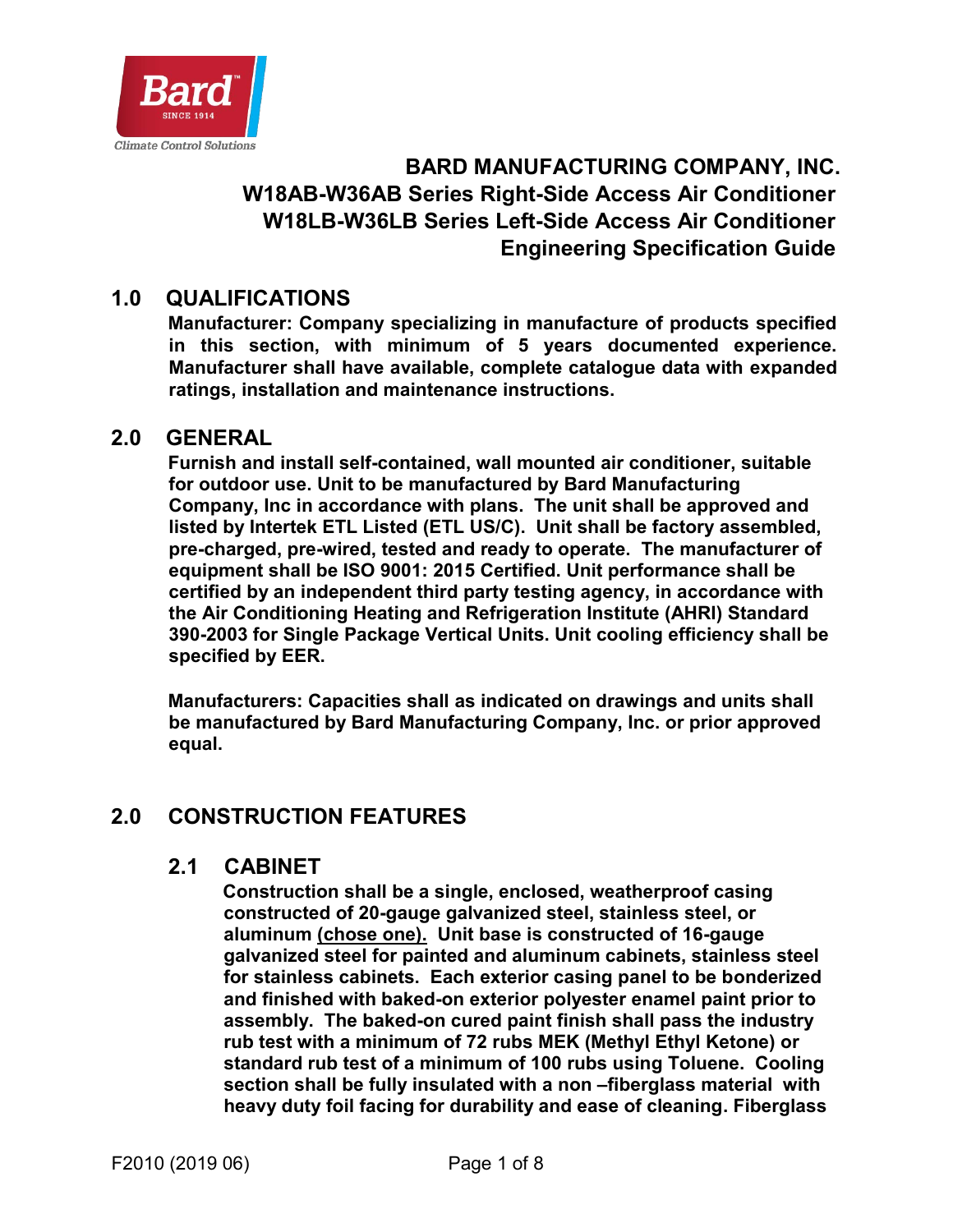**insulation is not acceptable. Openings shall be provided for power connections. Access openings appropriate for outside structure to all fan motors and compressor for making repairs and for removing internal components without removing unit from its permanent installation. Fresh air intake and outdoor coil shall be protected from intrusions by a sturdy metal grating with less than 1/4 inch openings.** 

**Colors (Select One) Beige (standard) White Gray Desert Brown Dark Bronze Aluminum Stainless Steel Painted cabinet construction shall be a minimum of 20 gauge Zinc coated steel, painted units shall have baked on paint, designed and tested to withstand 1000 hours of salt spray test per ASTM B117-03.**

**Stainless steel construction shall be 316 grade, with stainless steel screws and fasteners for all exposed areas. The condenser fan blade shall be treated with corrosion resistant material, and condenser fan motor mounts shall be stainless steel.** 

**Aluminum exterior cabinet shall be ASTM B 2019 grade aluminum with stucco appearance.** 

### **2.2 DRAIN PAN**

**Drain pan shall be constructed of 20-gauge galvanized steel, bonderized and finished with baked-on exterior polyester enamel paint.** 

## **2.3 INSULATION**

**Insulation shall be non-fiberglass material with foil faced for ease of cleaning. Insulation materials used shall not contain fiberglass or formaldehyde.** 

#### **2.3.1 Filters**

 **Filters shall be Minimum Efficiency Reporting Value of MERV 8 per ASHRAE standard 52.2. Filters shall be readily available commercial sizes**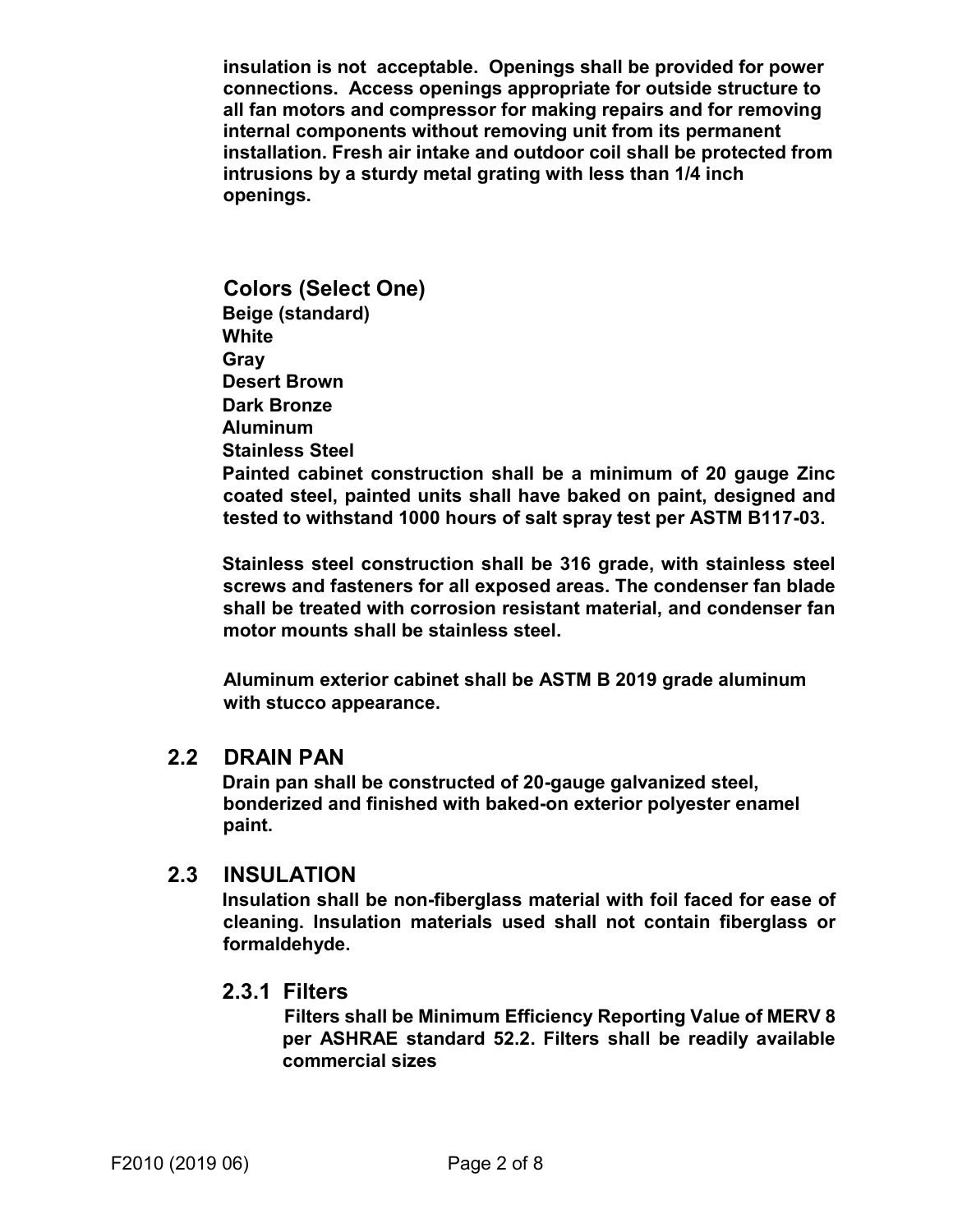# **2.4 MOUNTING BRACKETS**

**Full-length side mounting brackets shall be an integral part of the cabinet. Bottom mounting bracket shall be provided.** 

# **2.5 REFRIGERATION SYSTEM**

**All models shall use a high efficiency hermetic scroll compressor. The compressor shall be covered by a 5-year parts warranty. The refrigeration circuit shall be equipped with factory installed high and low pressure controls, suction and liquid access valves, compressor control module and liquid line filter dryer. A refrigerate metering device is included. Compressor shall be mounted on rubber grommets. Unit shall be provided with R-410A (HFC) non-ozone depleting refrigerant.** 

# **2.6 Outdoor Section**

**The condenser coil shall be constructed of aluminum plate fins mechanically bonded to seamless copper tubes. The condenser fan, motor and shroud shall be of slide out configuration for easy access. Condenser fan motor shall be enclosed casing with ball bearings. Open winding motors are not accepted.** 

# **2.7 INDOOR SECTION**

**The evaporator coil shall constructed of aluminum fins mechanically bonded to seamless copper tubes. Aluminum fins shall have a hydrophilic coatings, to aid in condensate drainage, inhibit mold growth and protect aluminum fins from oxidation. 5 speed indoor blower motor shall be twin wheels with forward curve blades. Motor shall be high efficiency ECM with overload protection.** 

# **2.8 ELECTRICAL COMPONENTS**

**Electrical components are easily accessible for routine inspection and maintenance through front service panels. Circuit breaker is standard on all 208/230-volt models and toggle disconnect standard on all 460volt models. Circuit breaker/toggle disconnect access is through lockable access panel.** 

# **2.9 CONTROL CIRCUIT**

**.** 

**The internal control circuit shall consist of a current limiting 24VAC type transformer with resettable circuit. Auto reset high pressure switch and auto reset low pressure switch shall standard, compressor control module with adjustable voltage protection and adjustable delay on make and break shall be standard. To prevent rapid compressor short cycling, a five minute time delay circuit shall be factory installed. A low-pressure bypass shall be factory installed to prevent nuisance tripping during low temperature start-up.**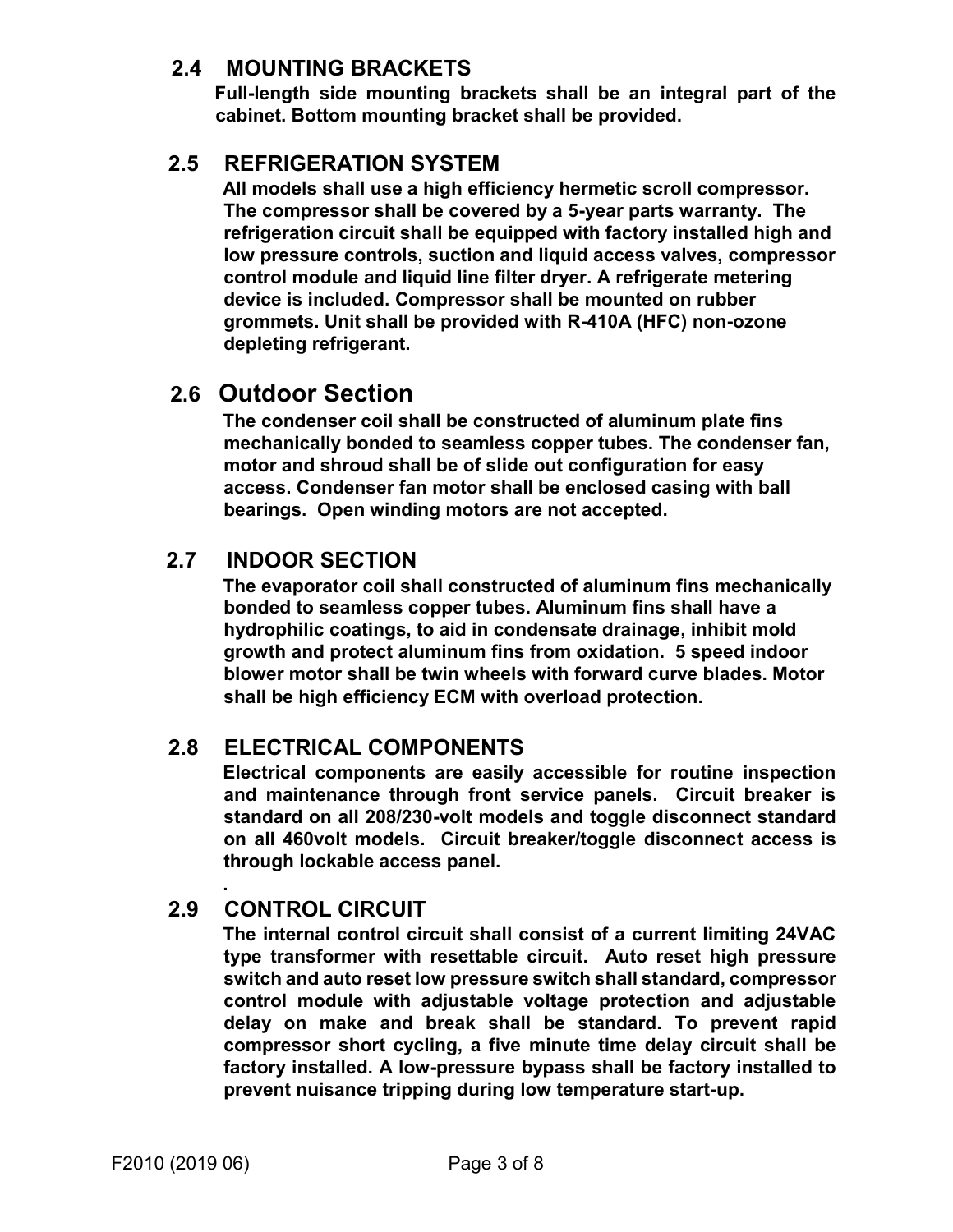**Phase rotation protection and phase failure protection shall be standard factory on all equipment with three-phase power. If unit is wired incorrectly phase monitor will lock out compressor operation and red warning light shall energize. Once power wiring is corrected at field power wiring location, a green light will energize on phase monitor. If a phase of power is lost, the phase monitor will also lock out.** 

# **3.0 COOLING OPTIONS**

## **3.1 STANDARD COOLING**

**The air conditioner shall function with standard cooling sensible and latent capacities.** 

## **3.2 BALANCED CLIMATETM**

**The air conditioner shall function with enhanced latent capacity when BALANCED CLIMATETM cooling mode is enabled. Unit shall includeY1 and Y2 low voltage terminal connections. A 2 stage thermostat shall be capable of operating balanced Climate. Stage 1 cooling will operation with a preprogramed and fully tested reduced fan speed. The reduction in fan speed increases latent capacity and reduces sensible capacity for increased runtime and increased latent capacity. If the 2 stage thermostat call for second stage cooling, the unit shall shift to high speed blower and standard operation. Balanced Climate is achieved with a single stage compressor. Expanded rating in balanced climate mode shall be provide at time of submittal, and full factory performance data shall be available upon request. .** 

## **4.0 HEATING OPTIONS (Select One)**

### **4.1 None**

### **4.2 Electric Heat**

**The air conditioner shall have a factory or field installed electric resistance heater available, designed specifically for application in the WA/WL Series air conditioner. Heater shall include automatic limit safety controls.** 

# **5.0 VENTILATION OPTIONS (Select One)**

**WA/WL models are designed to provide optional ventilation packages to meet all of your ventilation and indoor air quality requirements. All**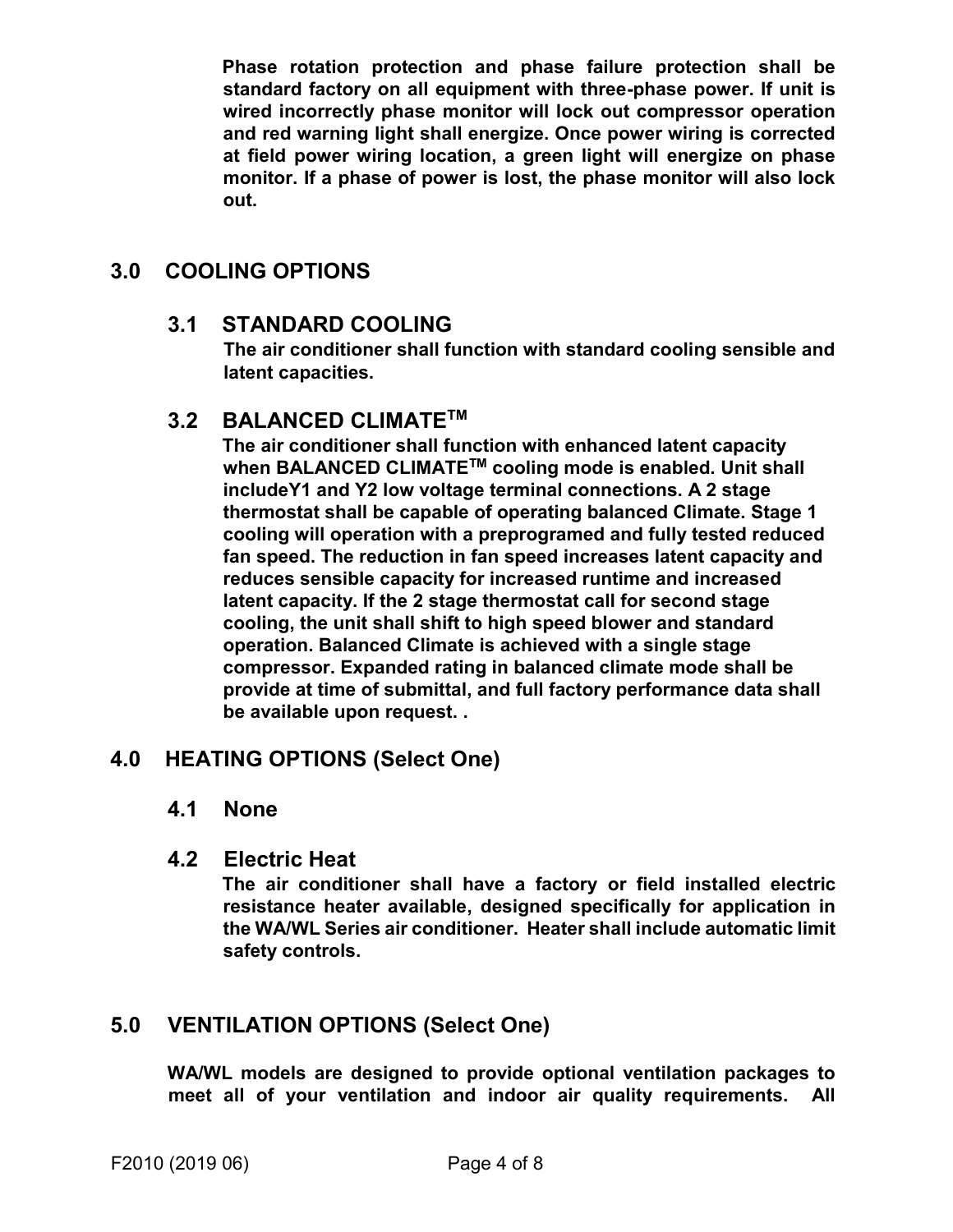**ventilation packages are factory or field installed, and easily removable for service.** 

**Units shall include an independent ventilation low voltage terminal connection, allowing for a independent 24v signal provided by controls to operate the ventilation package. No additional field installed relays shall be required to provide independent ventilation. Ventilation shall be deenergized during unoccupied hours unless otherwise specified. Only one ventilation package shall be provide and must be specified** 

## **5.1 Barometric Fresh Air Damper (X)**

 **Damper provided with multiple pin positions, each pin position shall allow damper to open to that pin, whenever the supply blower is energized. The will fall shut when supply fan is deenergized. Damper shall be shipped in closed position. No exhaust path is provided in the unit. If no ventilation package is specified, this option shall be provided.** 

## **5. Barometric Fresh Air Damper with Exhaust (A) Optional**

 **Barometric damper provided with multiple pin positions, each pin position shall allow damper to open to that pin, whenever the supply blower is energized. The will fall shut when supply fan is deenergized. Damper shall be shipped in closed position. An exhaust air path is provided, allowing for up to 25% of outside air, on standard fan operation.** 

#### **5.2 BLANK OFF PLATE (B) OPTIONAL**

**A blank off plate covers the air inlet openings that restrict any outside air from entering the unit. The blank off plate should be utilized in applications where outside air is not required to be mixed with the conditioned air.** 

# **5.3 COMMERCIAL ROOM VENTILATOR – (M) OPTIONAL ON/OFF**

**The built-in commercial room ventilator is internally mounted and allows outside ventilation air, up to 50% of the total air flow rating of the unit, to be introduced through the air inlet openings. It includes a built-in exhaust air damper. The damper can be easily adjusted to control the amount of fresh air supplied into the building.** 

# **COMMERCIAL ROOM VENTILATOR – (V) OPTIONAL**

## **Modulating damper control**

**The built-in commercial room ventilator is internally mounted and allows outside ventilation air, up to 50% of the total air flow rating of the unit, to be introduced through the air inlet openings. It includes a built-in exhaust air damper. The damper shall accept a 24v on/off**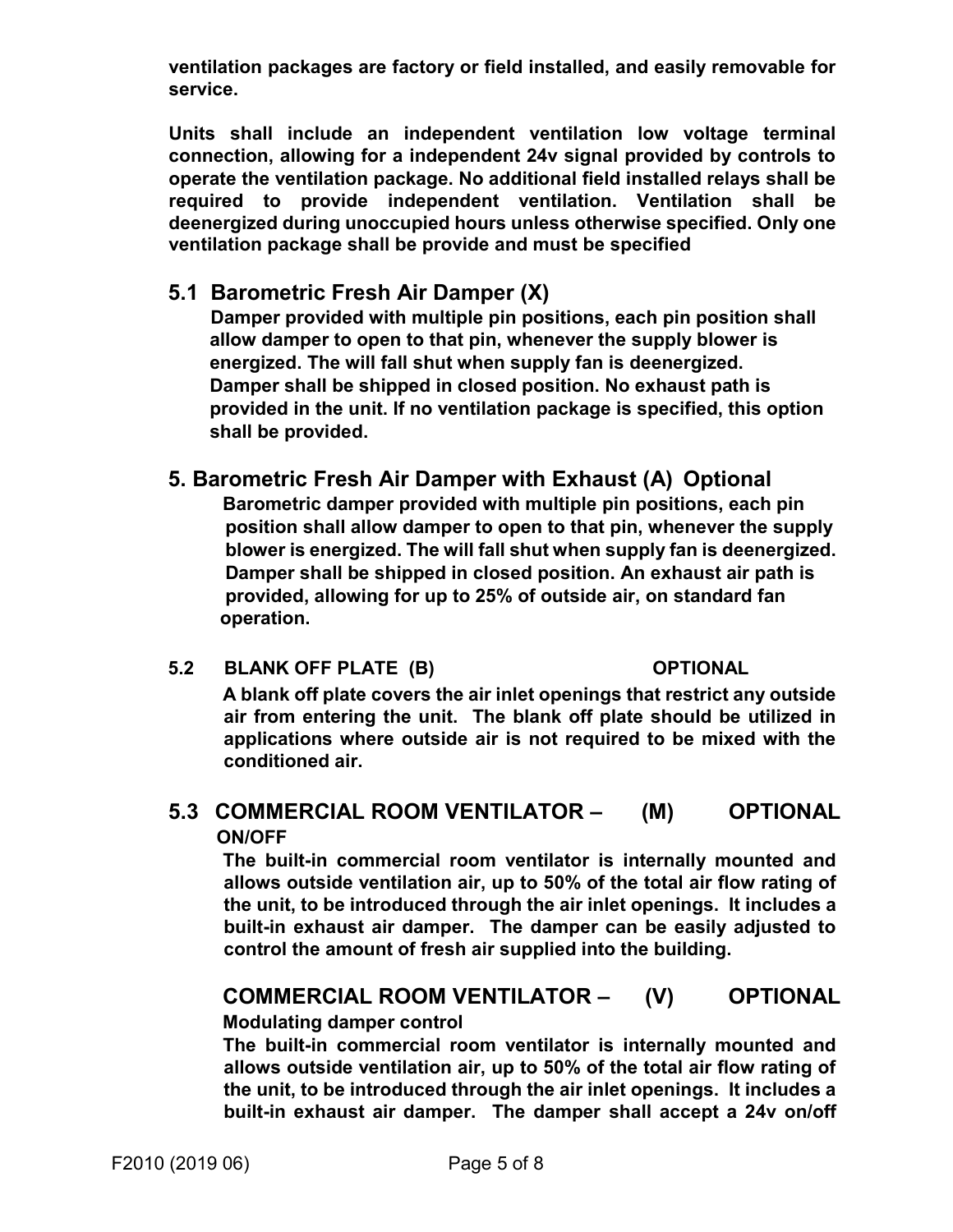**signal, 0-10v signal for modulation based on control input. Unit complies with ANSI/ASHRAE Standard 62.1 Ventilation for Acceptable Air Quality.** 

# **5.4 ENERGY RECOVERY VENTILATOR (R) OPTIONAL**

**The Energy Recovery Ventilator (ERV) shall consist of 1 or 2 rotary wheels in an insulated cassette frame with seals, drive motor and belt. The ERV assembly shall also include intake and exhaust blowers. The entire assembly shall easily slide in or out of the ventilation section, allowing for maintenance or replacement. The total energy wheel shall be coated with silica gel desiccant, permanently bonded without the use of binders or adhesives. The coated segments shall be washable with detergent or alkaline coil cleaner and water. Desiccant shall not dissolve or deliquesce in the presence of water or high humidity. All diameter and perimeter seals shall be provided as part of the cassette assembly and shall be factory set. Drive belts shall not require external tensioners or adjustment. Cassette wheels shall include rims to prevent belts from slipping off wheels. Intake and exhaust blowers shall have selections of high, medium or low speed and selected independently, to allow for positive pressurization if desired. The ERV cassette including parts and media shall include 5-year warranty subject to terms and conditions of Bard's warranty. Unit complies with ANSI/ASHRAE Standard 62.1 Ventilation for Acceptable Air Quality.** 

## **5.5 ECONOMIZER OPTIONAL**

**The Economizer is internally mounted and allows outside air to be used for free-cooling when temperature and humidity conditions are favorable. The amount of exhaust air varies in response to the system controls and settings defined by the user. It includes a built in exhaust air damper. The economizer is designed to provide free cooling when outside conditions are cool and dry enough to satisfy cooling requirements without operating the compressor, providing lower operating costs while extending the life of the compressor.** 

**Standard Features:** 

- • **4cfm/ft<sup>2</sup> or less damper leakage rate at 1"w.c. pressurization**
- **Fully modulating**
- **Honeywell hi-torque 44 lb.-in. actuator**
- **Simple single blade design**
- **Positive shut-off with non-stick gaskets**
- **Electronic DB and Enthalpy sensors**
- **Honeywell JADE electronic economizer module with precision settings and diagnostics**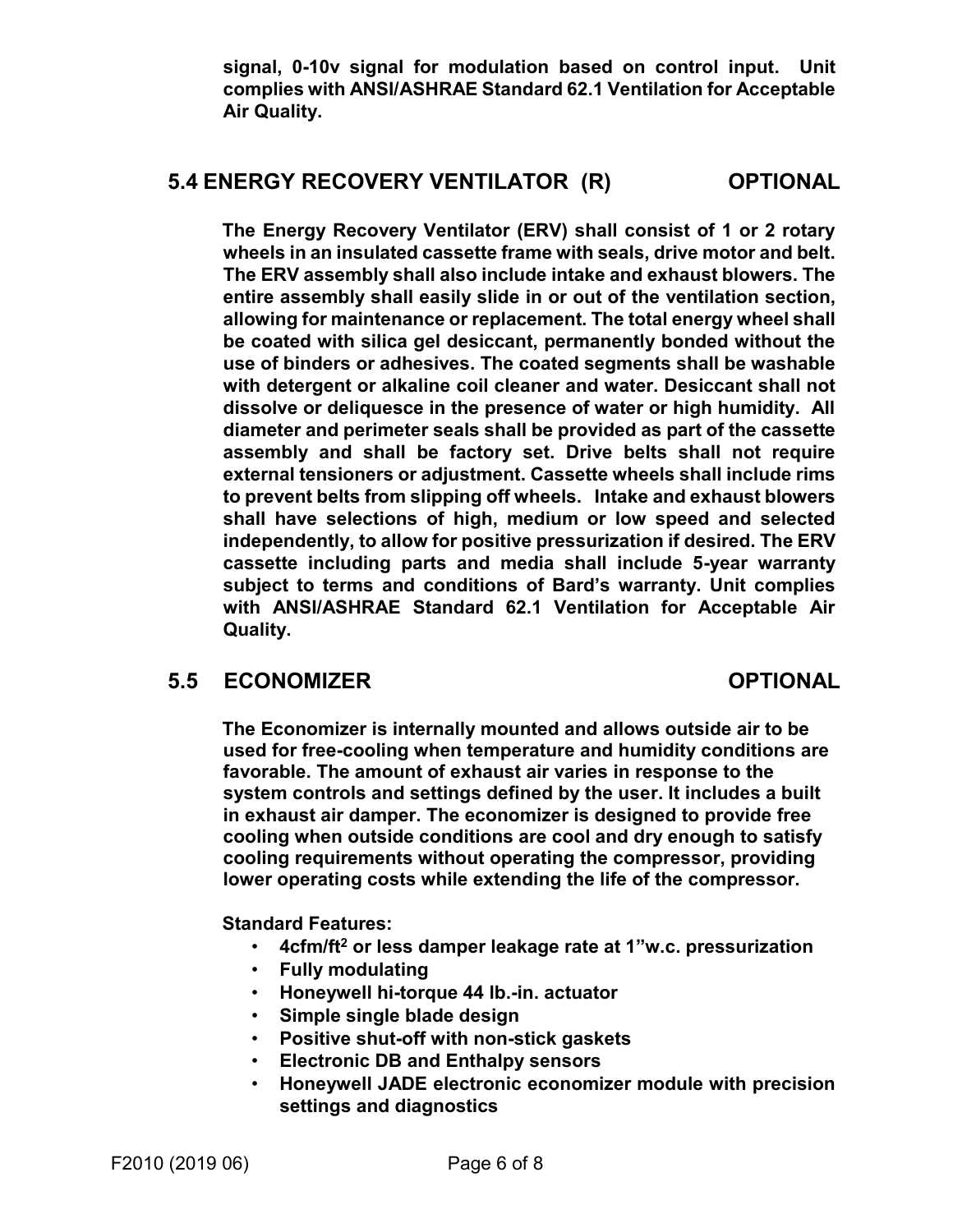## **6.0 FILTER OPTIONS - (Select One)**

- **6.1 1" Fiberglass**
- **6.2 2" Pleated MERV 8**
- **6.3 2" Pleated MERV 11**
- **6.4 2" Pleated MERV 13**
- **6.5 1" Washable**

# **7.0 UNIT CONTROL OPTIONS**

- **7.1 Low ambient control**
- **7.2 Outdoor air thermostat (used as compressor cut-off)**
- **7.3 Compressor start kits (1-ph only)**
- **7.4 Filter pressure switch**

# **8.0 OPERATING CONTROLS (Field Installed)**

- **8.1 None**
- **8.2 Electronic non-programmable, manual/auto changeover**
- **8.3 Electronic programmable, auto changeover**

### **9.0 INSTALLATION**

**9.1 Installation shall be done in strict adherence to Bard's Installation Instructions.** 

# **10.0 HOT GAS REHEAT DEHUMIDIFICATION (OPTIONAL- factory installed (not available all models, consult specification sheets)**

**10.1 The dehumidification circuit incorporates an independent heat exchanger coil in the supply air stream in addition to the standard evaporator coil. This coil reheats the supply air after it passes over the cooling coil, and is sized to nominally match the sensible cooling capacity of the evaporator coil. Extended run times in dehumidification mode can be achieved using waste heat from the refrigeration cycle to achieve the reheat process, while at the same time large amounts of moisture can be extracted from the passing air stream. Models that also have electric heaters installed have the electric heat inhibited during dehumidification mode, although it remains available for additional reheat during**